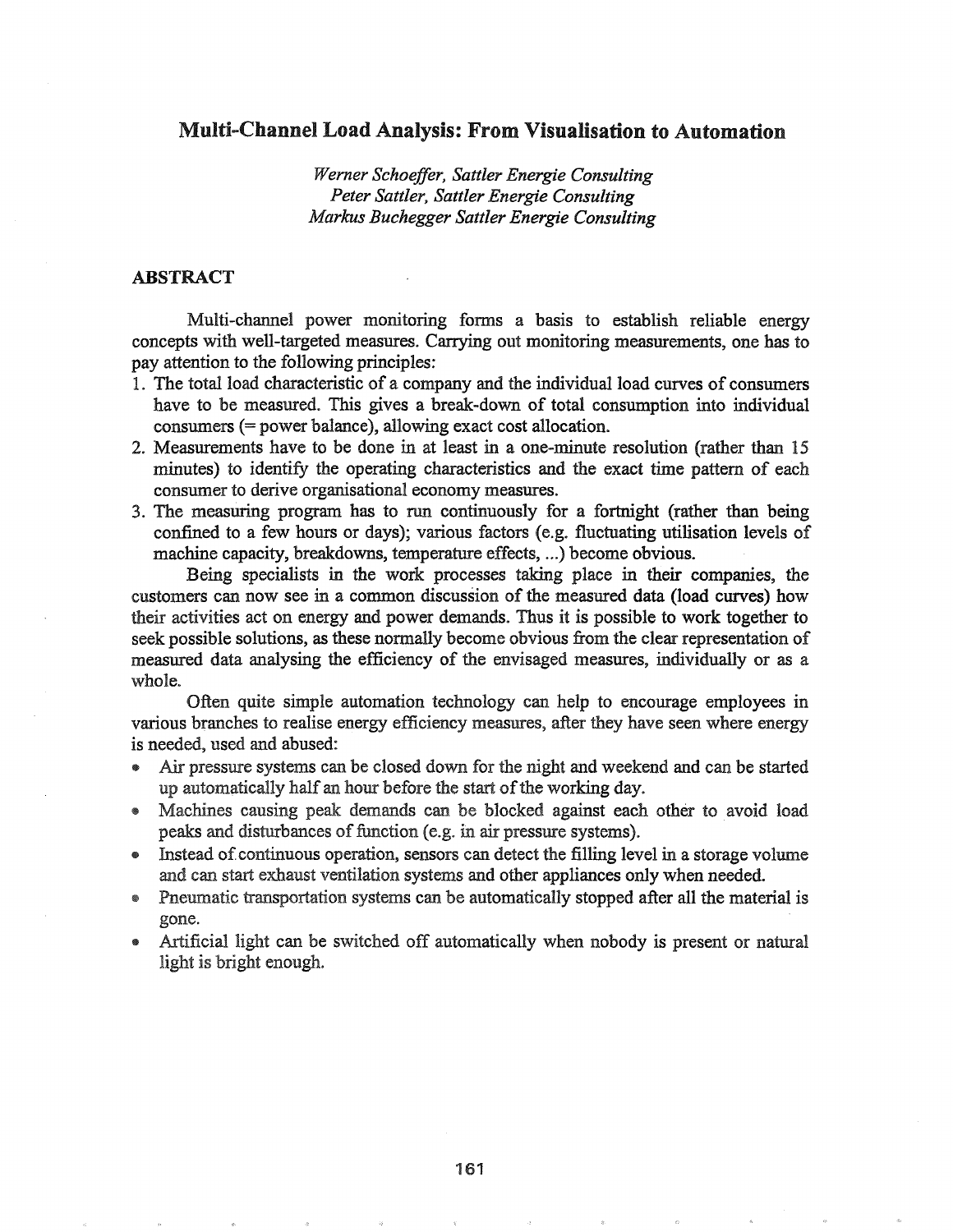# Introduction

### Situation

To understand a companys process and its relevant energy procedures, besides a rough examination of the company and observation of the production methods, it is necessary to analyse and check the energy bills. Sometimes simple negotiations about tariffs lead to noticeable results in cost savings. Because there is often confusion on the customer side about single notions and entries in the energy bill, the work of an energy consultant and energy consciousness fonnation begins at this point. Furthennore, the comparison with branch reference numbers allows one to see if the production and the energy consumption conform or if they differ.



Figure 1. Specific Energy Consumption to the Production: A Mistake in the Bill Could Be Seen

specific value energy per unit. After correcting the bill, the specific energy demand course followed the production course. The example in Figure 1 shows how a wrong meter reading could be seen by the

### Multi-Channel Load Analysis - Principle

After first visiting the company and checking of their energy bills, the next step is to carry out a more detailed analysis and to evaluate different energy and cost saving measures. It is therefore necessary to make detailed measurements, which can be used to see where energy is consumed - when, by whom, how much and why - and to see if energy was used or abused. Such energy analyses can also be helpful to clarify the company's internal procedures and energy consumption. To show unfavourable operating conditions, problems in the control system and more, a tool to meet these requirements was developed. Therefore a concept is needed which can measure not only voltages and currents, but also other important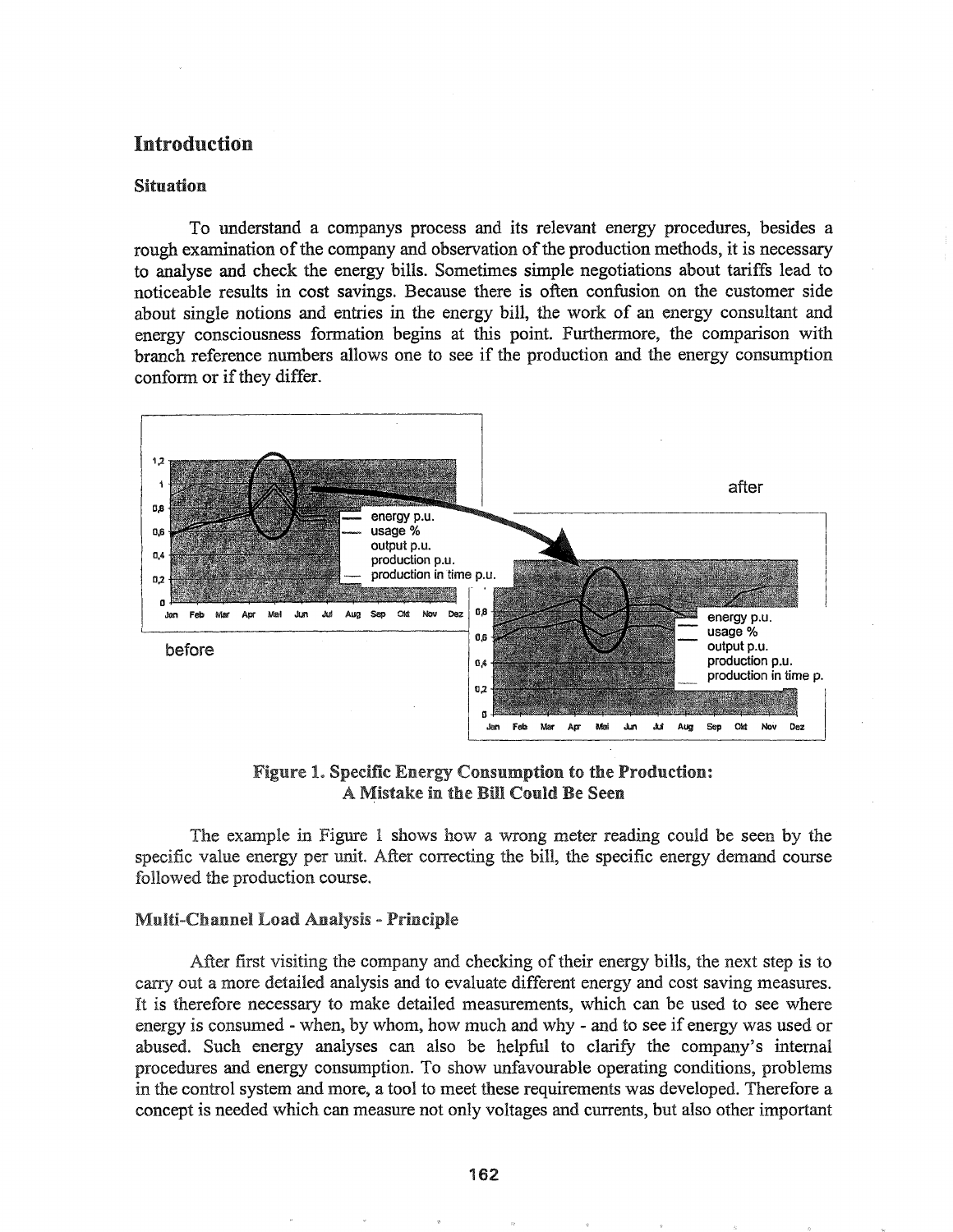physical values providing important information for a long time in various time resolutions and which can store, organise and visualise the data. The use of separate data loggers for each measuring point would be, for temporary measurements, too material and work intensive and not economical.



Figure 2. Multi-Channel Load Analysis - Principle

### Multi-Channel Load Analysis - Technical Description

In order to reduce measurement costs, a multi-channel measuring instrument was developed by the Department of Electric Power Systems. The tasks this instrument has to fulfill, are the "measurement on all channels", the "integration at every time" and the possibility to "download the data of the measurement". These data will be stored centrally on a laptop, which will be able to load down data from several instruments. Clamps will be used as sensors for the electric currents. Electric voltages can be measured directly or with voltage transformers. All other important electric facts  $(P, Q, S)$ , load factor) will be calculated on the basis of the measured voltages and currents. Sensors for other physical quantities can be used if their signal voltage corresponds to  $-1...0...1$  V (for example a PT 100 temperature sensor with bridge connection and amplifier).

The number of channels is 21 (3 independent voltage channels and 7 current channels for each voltage channel). So a system of three phases with up to seven channels or a system of one phase with up to 21 currents can be measured - mixed circuits (2 phases, 1 neutral conductor) are also possible.. Other systems such as an impulse counter, can also be integrated in the system. Such systems are mainly used to check metering of kWh's information gathered by userowned monitoring systems. For large companies, load curve measuring systems are used and the data can be obtained from the supplier.

The following features are particularly important for a multi-channel load analysis:

- @ possibility to measure the sum and all relevant partial load curves: this shows the distribution of energy and efficiency on the users and makes an energy balance.
- The possibility to measure for at least two weeks: different influences, for example various production loads, production break downs but also environmental influences like temperature and humidity, influence the results and make representative statements possible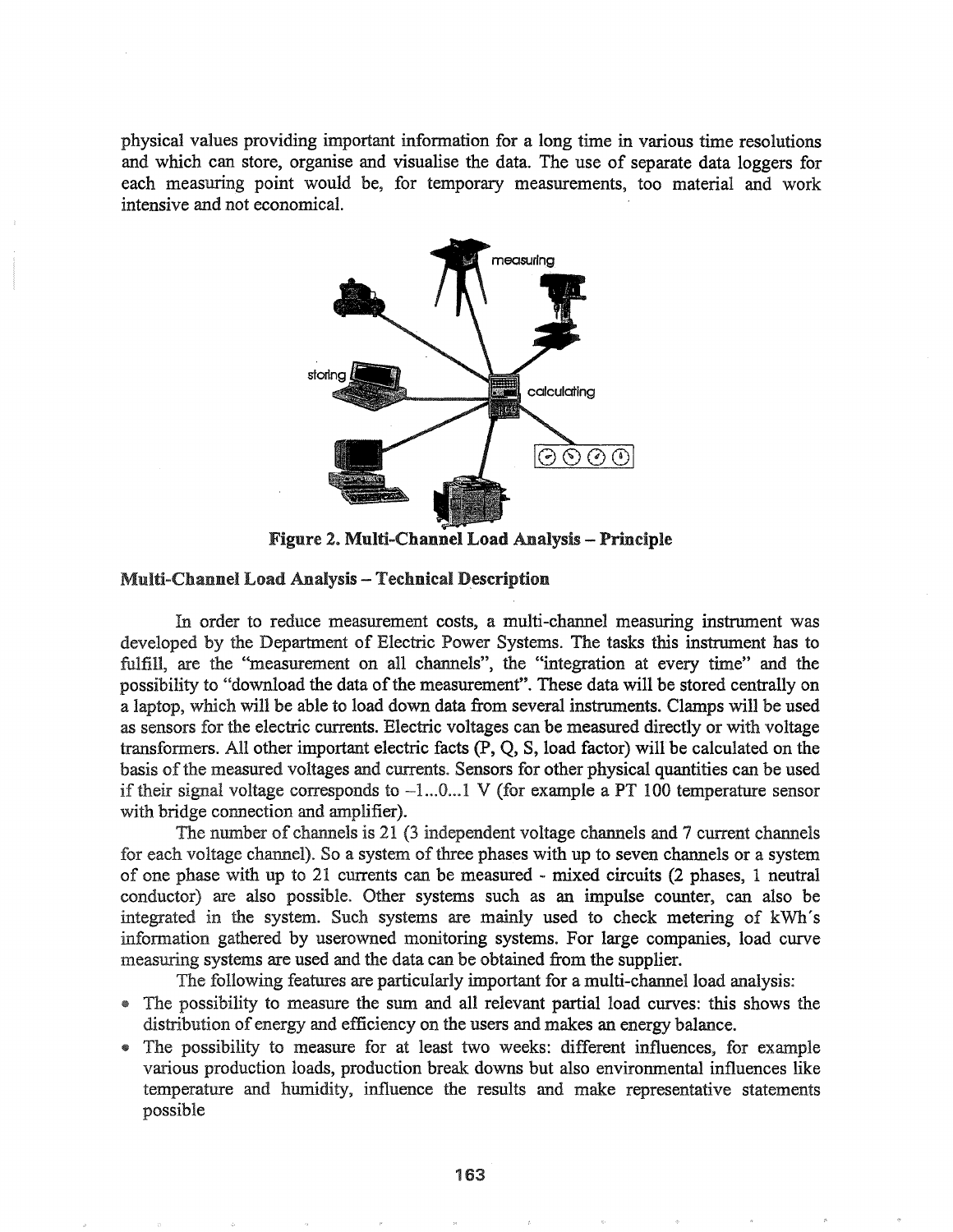- The possibility to measure 24 hours, around the clock: not only during the day (during production), but also during night: thus, stand by losses (for instance leakages) can be detected
- seven days a week: weekend- and holiday consumption are also of interest for energy efficiency
- The possibility to measure in a l-minute-time resolution or less: In that way, one can see the flow of production and this can be the basis for administrative measures

With the results of these measurements, machines and devices and their energy consumption can be analysed and, based on these analyses the whole production and energy flow can be optimised.

# Visualisation

In order to be able to explain the measured data in a simple but efficient way, an efficient visualisation is necessary. It is not enough to show only some curves and numbers, it is necessary to discuss the results with those persons responsible for energy efficiency and the managers in order to find useful measures. Due to the high amount of data (measurements with 50 sensors during two weeks in minute-time resolution create about 3 million data sets) the development of powerful software is necessary. The development of a fast and simple data-base architecture was necessary to evaluate and handle the collected data. In addition to the visualisation of the load curves  $P_i(t)$  for the total demand and the partial loads, presentations are required to allow proposals and discussions about improvements in the energy situation or about the reasons for disturbances.

The following examples demonstrate the effectiveness of the developed multi-channel load analysis.



**Figure 3. The Screen of the Multi-Channel Analysis Program** 

a) data structure, b) load curves, and c) sorted load curves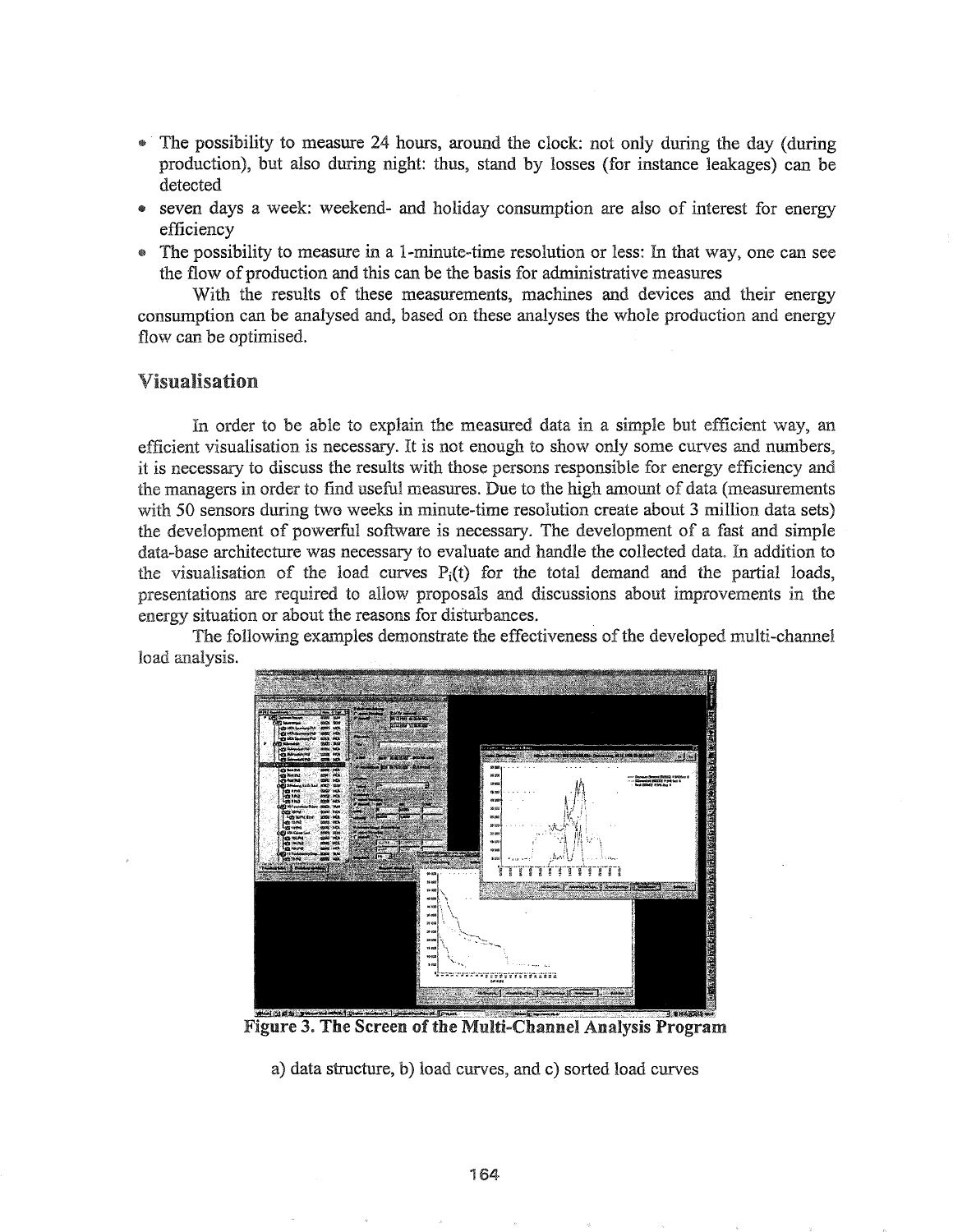#### Use of Sensors for Filling Level

The following example shows the load curves of a wood chopper and an exhaust ventilation system before measures were set. Both the wood chopper as well as the exhaust ventilation system were pennanently on power during the whole 8-hour working period. In Figure 4 this continuous operation of the two systems can be seen.



Figure 4. Load Curve of a Wood Chopper and an Exhaust Ventilation System Without Energy Efficiency Measures

The wood chopper's power fluctuates between peaks or part load, when material has to be processed, and no load. The exhaust ventilation system runs with full power independently of the process demand characteristic. The wood chopper was fitted with a filling level monitor which stops the chopper if the container is full. The energy-saving proposal in that case was to combine the operation of the exhaust ventilation system with the operation of the wood chopper. The wood chopper was also combined with an automatic time switch and can be blocked in the peak time. Thus, in principle the wood chopper has the same energy demand as before but without causing expensive peaks. The main saving is that the exhaust ventilation system requires about 70 % less energy than before.

another examples it was found that the switch for the exhaust ventilation system was mounted on a place the worker could not reach. Remounting the switch in a proper way led to about 50  $%$  energy saving without high investment cost.

### **Operation of Air Compressors**

The electric energy used to produce compressed air is an important field for energy efficiency improvements. Compressors very often are running the whole time with unnecessarily high pressure. The following two graphs show the energy consumption of two different compressors in two different companies. The first graph shows the change of pressure in the air pipe system. A decrease in pressure from 10 bar to 8 bar, a pressure which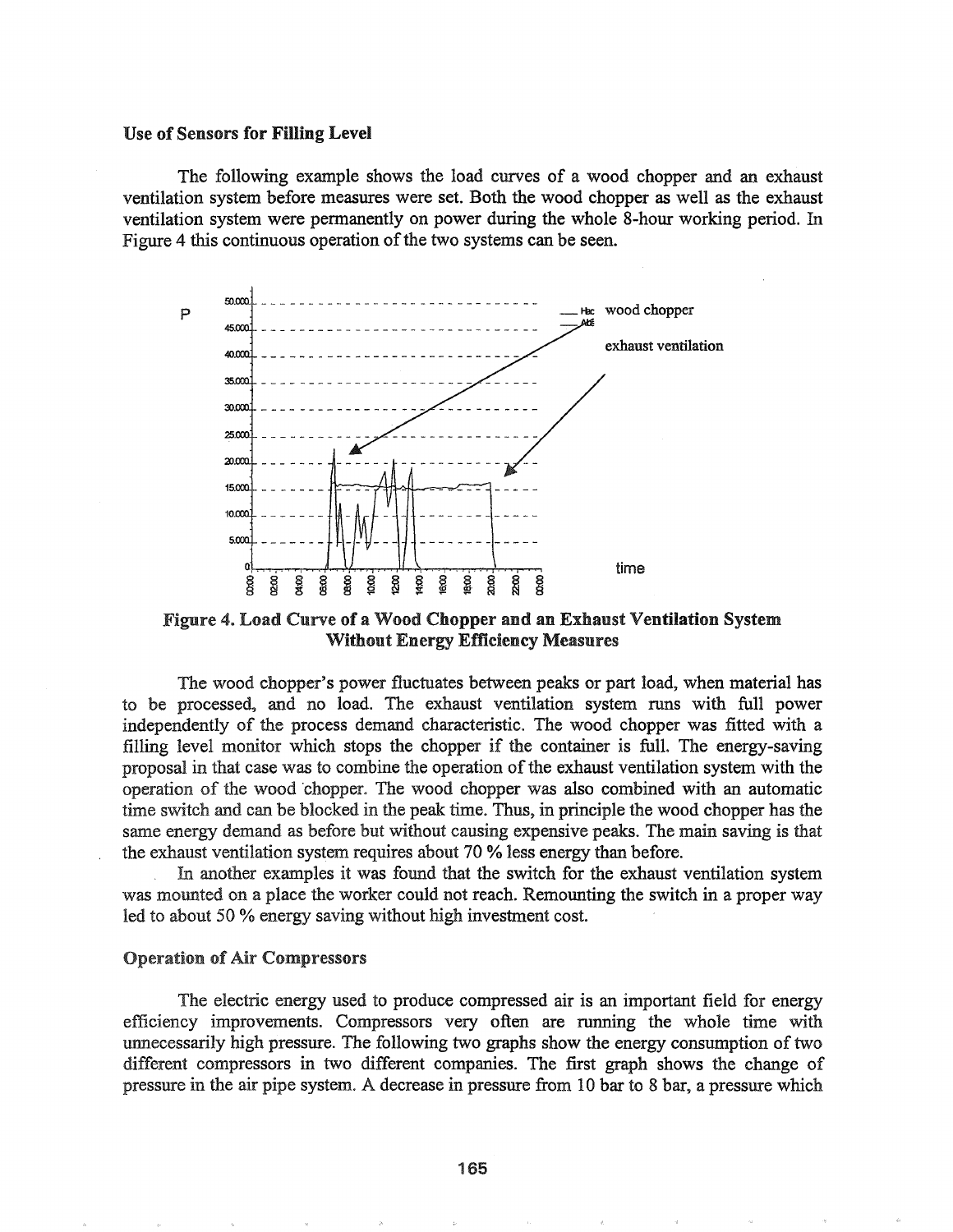is still enough for the tools using air, reduces energy demand in stand-by time (which accounts for 95% of energy consumption) by a half.



p



The next example shows a compressor which is working even on weekends. It shows the energy consumption over a whole week. It can be seen that the stand-by losses are very high and in sum more than twice the energy demand during the working time. Very simple measures like switching off the equipment can cause a big effect and cost nearly nothing. Graphs like these can help to bring energy efficiency problems into the minds of people.



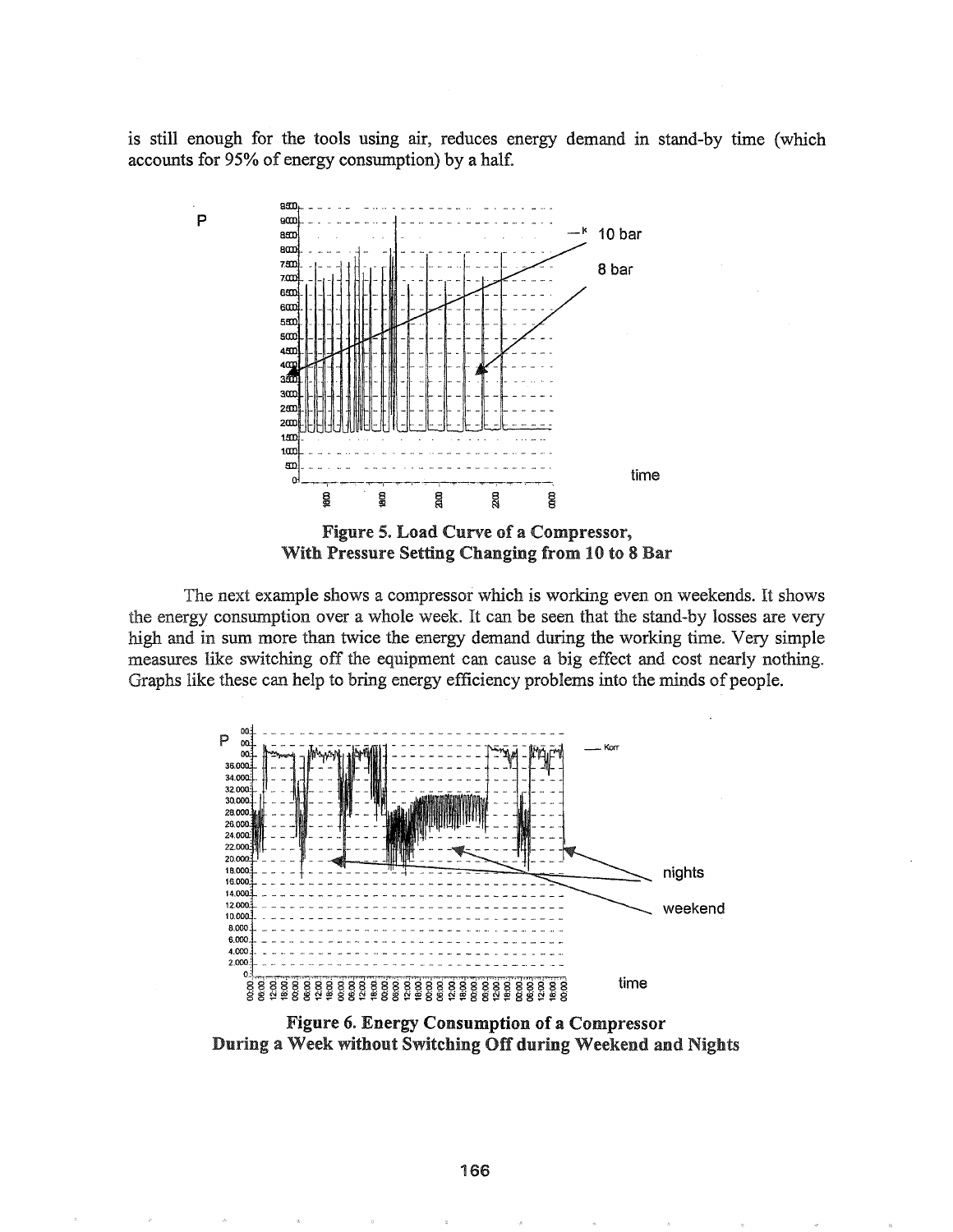# Lighting

This example shows how the main consumer in a company can be detected by a measurement. The following graph originates from the steel industry  $-$  and as can be seen. the main consumption was caused by the hall lighting.





In general, it can be said that the share of lighting on electric energy consumption, for instance in industry, is mostly undervalued – measurement experience shows that it reaches 10% minimum, sometimes substantially more. The chosen example in Figure 7 shows a share of nearly  $40\%$  for the hall lighting. In the afternoon, half of the hall was lighted, but only a few machines were used in production. A local inspection showed that there had been a system installed for switching off individual sectors, but usually it was not used. There had also been a load management, which had only been used for a few other tasks, but not for controlling the lighting.

The solution of these problems was carried out in several steps: First, the sectored lighting was reactivated and connected to the load management. The second step was that only working places that had been registered at the beginning of work get light - all users have to announce a time schedule for their machines. The investment for this system was very low compared to the results in energy efficiency and cost savings. The pay-back time period was about half a year.

In various cases (daylight controlling and sectored lighting) it was found that the technical equipment for energy efficiency measures already existed, but was partly defect or simply not used. The reason very often is that this equipment is not mounted sufficiently ergonomically.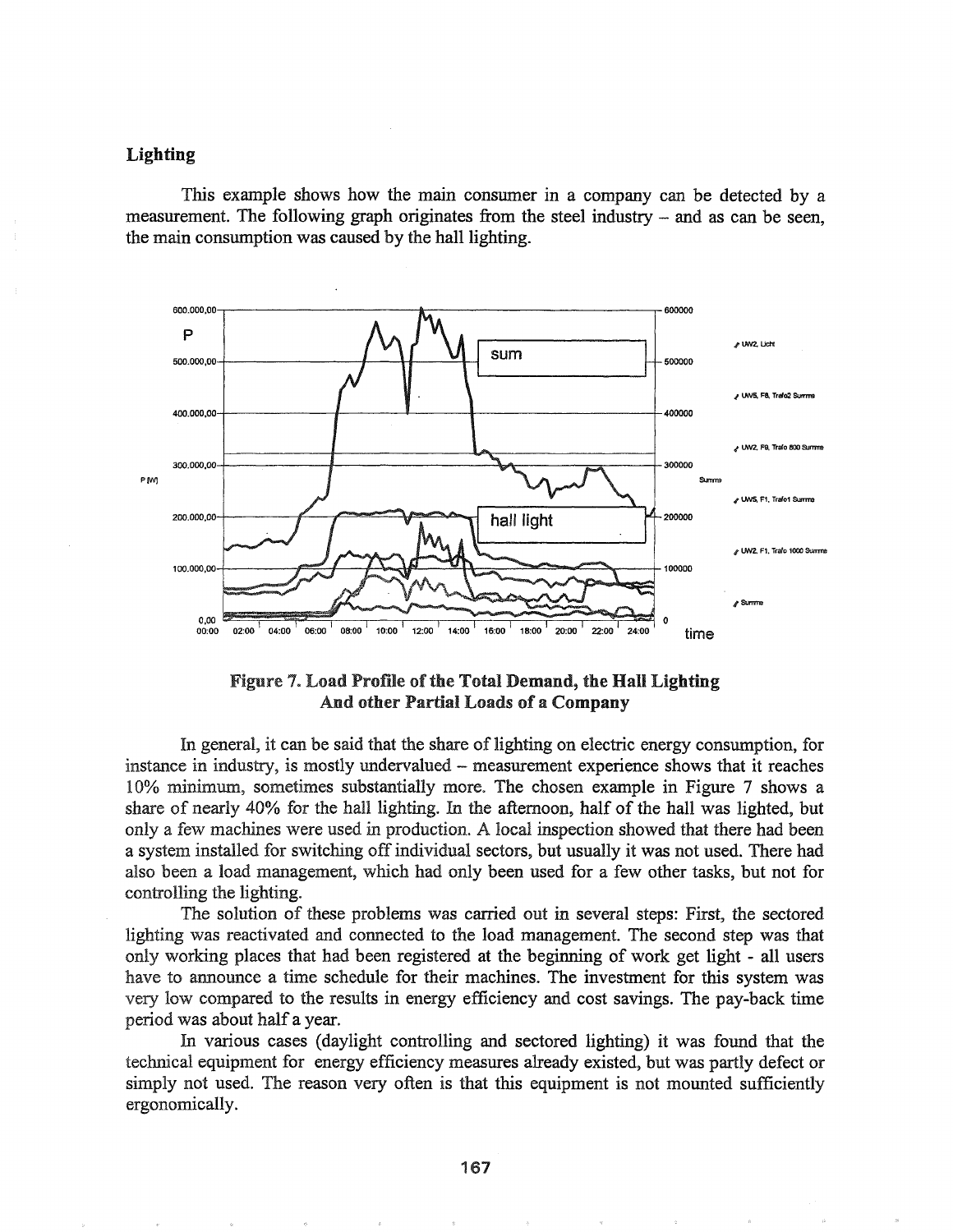### Washing Machine

The next example, a plant for washing wind-screen glasses with 400 kW, shows three conspicuous possible measures and estimates how far the energy consumption could be reduced:

- 1. Not starting the machine not before the beginning ofwork: allows an energy reduction of 10%, (immediately realised).
- 2. Mixing fresh water and used washing water: energy reduction of 25%, (in discussion, because a water recycling system has to be implemented).
- 3. Heat recovery by using waste heat from a nearby oven: further reduction potential of 25%,(in discussion, requires large investment and will be part of a future project).

In sum, over all possible measures, a  $60\%$  reduction of the total energy consumption will be possible.





# Conclusions

The above mentioned examples show very clearly how important detailed multichannel load analyses can be for energy consultants to observe the real energy flows in companies. Using the described tool it is possible to observe the energy consumption and to present the energy situation in a clear way to the clients. Thus, possible advantages of measures can be demonstrated and the chance for measures getting realised can be increased, because of the efficient and impressive visualisation. Another advantage of the multi-channel load and process analysis is that consumers can see not only the energy consumption but can also get a additional information about their own process and energy efficiency. In that way the connection between power demand and production can be seen which leads to more consciousness about energy use related to their work. People also get trained to consider facts